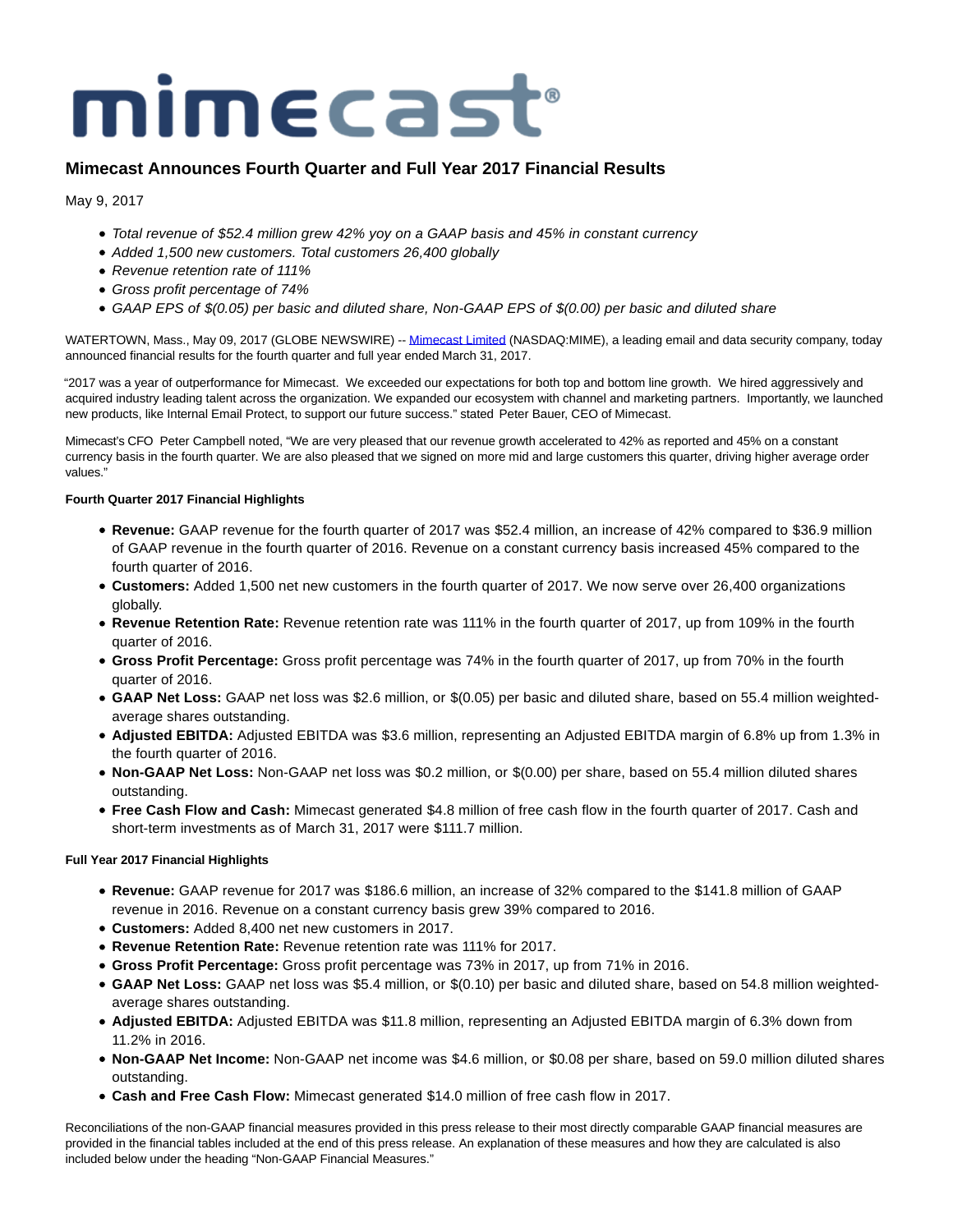#### **Fourth Quarter 2017 Business Highlights**

- Sales of Targeted Threat Protection increased during the fourth quarter, with more than 1,400 new customers and over 600 existing customers purchasing the service. Organizations continue to be challenged by advanced threats and increasingly are turning to Mimecast for protection. A total of 38% of our customers are now using Targeted Threat Protection.
- A total of 21% of customers used Mimecast in conjunction with Microsoft® Office 365™ during the fourth quarter compared to 19% in the third quarter of 2017. More than 5,600 customers of all sizes have selected Mimecast to enhance their security, archive their data, and to provide uptime assurance for their Office 365 investments.
- Mimecast launched Internal Email Protect, a new component of our Target Treat Protection suite of services. We are now providing customers the ability to analyze and remediate email traffic that originates and is delivered inside an organization, protecting against threats that operate behind the corporate firewall. This first-to-market service is unique in that it can be deployed to any email environment weather on premise, in the cloud or hybrid.
- Mimecast introduced, Email Security Risk Assessor (ESRA). This tool has uncovered millions of email attacks that have gotten through incumbent email systems. Prospective customers now have the ability to identify security threats that Mimecast can block but pass through their current email gateways.

# **Business Outlook**

Mimecast is providing guidance for the first quarter and fiscal year 2018.

# **First Quarter 2018 Guidance:**

For the first quarter of 2018, constant currency revenue growth is expected to be in the range of 35% to 36% and revenue is expected to be in the range of \$54.7 million to \$55.3 million. Our guidance is based on exchange rates as of April 30, 2017 and includes an estimated negative impact of \$1.0 million resulting from the strengthening of the U.S. dollar compared to the prior year. This resulted from a negative impact related to the British Pound of \$2.0 million but was offset by positive impacts from the South African Rand of \$1.0 million. Adjusted EBITDA for the first quarter is expected to be in the range of \$3.3 million to \$4.3 million.

# **Full Year 2018 Guidance:**

For the full year 2018, revenue is expected to be the range of \$239.4 million to \$247.6 million or 28% to 32% revenue growth in constant currency. Foreign exchange rate fluctuations are positively impacting this guidance by an estimated \$0.9 million. Adjusted EBITDA is expected to be in the range of \$18.7 million to \$20.7 million.

GAAP net loss is the most comparable GAAP measure to Adjusted EBITDA. Adjusted EBITDA differs from GAAP net loss in that it excludes depreciation and amortization, share-based compensation expense, interest income and interest expense, the provision for income taxes and foreign exchange income. Mimecast is unable to predict with reasonable certainty the ultimate outcome of these exclusions without unreasonable effort. Therefore, Mimecast has not provided guidance for GAAP net loss or a reconciliation of forward-looking Adjusted EBITDA guidance to GAAP net loss.

# **Conference Call and Webcast Information**

Mimecast will host a conference call to discuss these financial results for investors and analysts at 4:30 pm EDT (UTC-05:00) on May 9, 2017. To access the conference call, dial (844) 815-2878 for the U.S. and Canada and (615) 800-6885 for international callers and enter conference ID# 4843836. The call will also be webcast live on the investor relations section of the Company's website [http://investors.mimecast.com.](https://www.globenewswire.com/Tracker?data=ArNAUlq42YFOegQ9F3GKFF32wvlrpmisFH6U28J3aRajsSisbqGX5iCfLrhaJtCTreBFJOGuaAboce0QkgflLlfLi5Kcef5H3KFY5Z0rFGg5sHf_7m8h2nP-LtZ4gela) An audio replay of the call will be available two hours after the live call ends by dialing (855) 859-2056 for U.S. and Canada or (404) 537-3406 for international callers, and entering passcode ID# 4843836. In addition, an archive of the webcast will be available on the investor relations section of the company's website [http://investors.mimecast.com.](https://www.globenewswire.com/Tracker?data=ArNAUlq42YFOegQ9F3GKFF32wvlrpmisFH6U28J3aRafuXhi6W1hah3h_olgk_lpSHbl8_JKgAr4IZ7VQkm2HYaUkBhQoAyB2JGCQWtH3w-_iKPGOuaDBy9Xvu-Pv8Bu)

#### **About Mimecast Limited**

Mimecast Limited (NASDAQ:MIME) makes business email and data safer for more than 26,400 customers and millions of employees worldwide. Founded in 2003, the Company's next-generation cloud-based security, archiving and continuity services protect email, and deliver comprehensive email risk management in a single, fully-integrated subscription service. Mimecast reduces email risk and the complexity and cost of managing the array of point solutions traditionally used to protect email and its data. For customers that have migrated to cloud services like Microsoft® Office 365™, Mimecast mitigates single vendor exposure by strengthening security coverage, combating downtime and improving archiving.

Mimecast and the Mimecast logo are registered trademarks of Mimecast. All other third party marks and logos contained in this press release are the property of their respective owners.

#### **Safe Harbor for Forward-Looking Statements**

Statements in this press release regarding management's future expectations, beliefs, intentions, goals, strategies, plans or prospects, including, without limitation, the statements relating to the future success of new products, including Internal Email Protect, the expected continued momentum of Mimecast in the marketplace and Mimecast's future financial performance on both a GAAP and non-GAAP basis under the heading "Business Outlook" above, may constitute forward-looking statements within the meaning of the Private Securities Litigation Reform Act of 1995 and other federal securities laws. All statements, other than statements of historical fact, are statements that could be deemed forward-looking statements, including statements containing the words "predicts," "plan," "expects," "anticipates," "believes," "goal," "target," "estimate," "potential," "may," "might," "could," "see," "seek," "forecast," and similar words. Mimecast intends all such forward-looking statements to be covered by the safe harbor provisions for forward-looking statements contained in Section 21E of the Exchange Act and the Private Securities Litigation Reform Act of 1995. Such forwardlooking statements involve known and unknown risks, uncertainties and other factors including those risks, uncertainties and factors detailed in Mimecast's filings with the Securities and Exchange Commission. As a result of such risks, uncertainties and factors, Mimecast's actual results may differ materially from any future results, performance or achievements discussed in or implied by the forward-looking statements contained herein.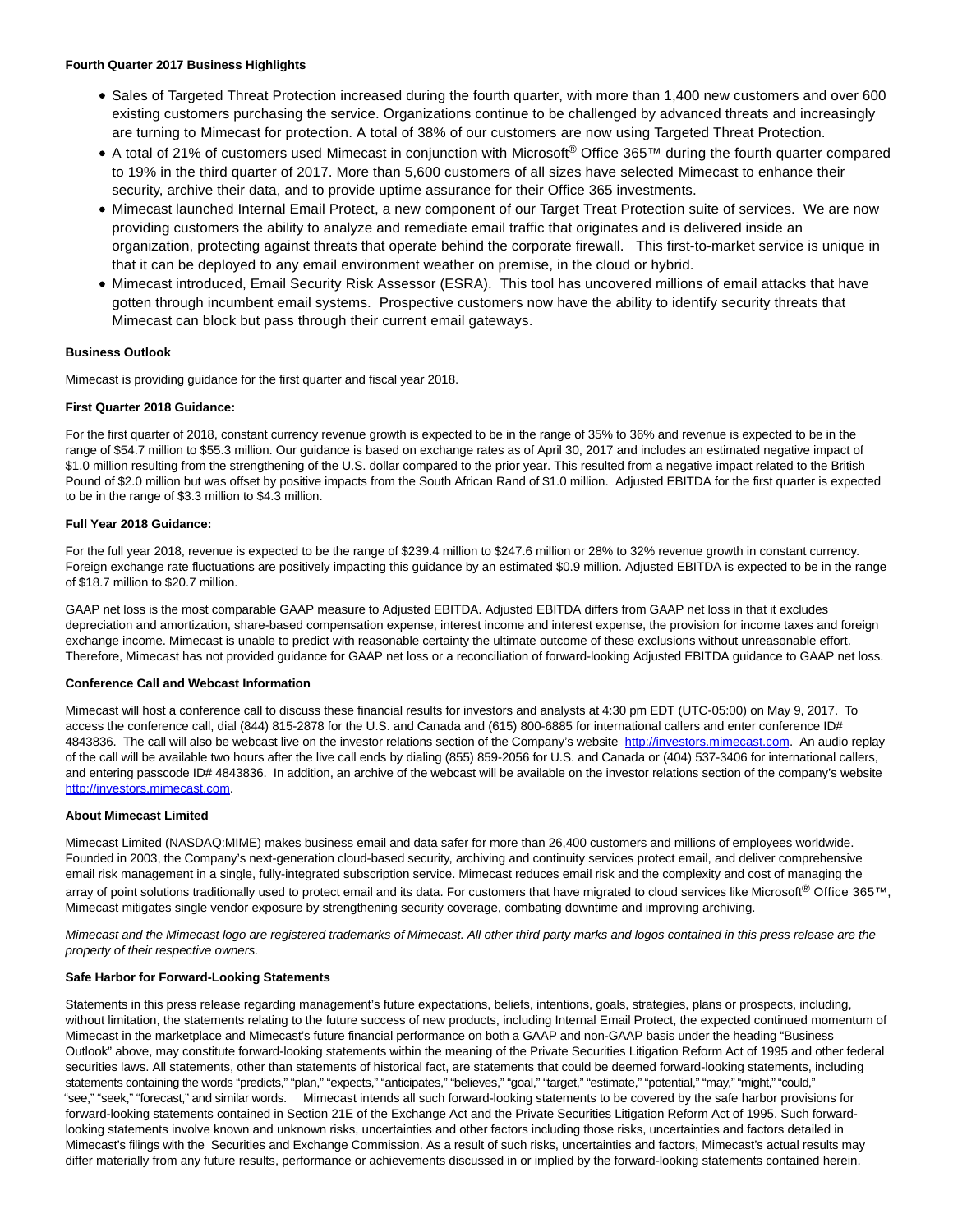Mimecast is providing the information in this press release as of this date and assumes no obligations to update the information included in this press release or revise any forward-looking statements, whether as a result of new information, future events or otherwise.

#### **Non-GAAP Financial Measures**

We have provided in this release financial information that has not been prepared in accordance with GAAP. We use these non-GAAP financial measures internally in analyzing our financial results and believe they are useful to investors, as a supplement to GAAP measures, in evaluating our ongoing operational performance. We believe that the use of these non-GAAP financial measures provides an additional tool for investors to use in evaluating ongoing operating results and trends and in comparing our financial results with other companies in our industry, many of which present similar non-GAAP financial measures to investors.

Non-GAAP financial measures should not be considered in isolation from, or as a substitute for, financial information prepared in accordance with GAAP. Investors are encouraged to review the reconciliation of these non-GAAP financial measures to their most directly comparable GAAP financial measures provided in the financial statement tables included below in this press release.

Revenue Constant Currency Growth Rate. We believe revenue constant currency growth rate is a key indicator of our operating results. We calculate revenue constant currency growth rate by translating revenue from entities reporting in foreign currencies into U.S. dollars using the comparable foreign currency exchange rates from the prior fiscal period. To determine projected revenue growth rates on a constant currency basis for the first quarter and full year 2018, expected revenue from entities reporting in foreign currencies will be translated into U.S. dollars using the comparable prior year period's monthly average foreign currency exchange rates.

Adjusted EBITDA and Adjusted EBITDA margin. We believe that Adjusted EBITDA and Adjusted EBITDA margin are key indicators of our operating results. We define Adjusted EBITDA as net loss, adjusted to exclude: depreciation and amortization, share-based compensation expense, interest income and interest expense, the provision for income taxes and foreign exchange income predominantly related to the elimination of intercompany balances. We define Adjusted EBITDA margin as Adjusted EBITDA over revenue in the period.

Non-GAAP net (loss) income. We define non-GAAP net (loss) income as net loss less share-based compensation expense and the related income tax effects of excluding share-based compensation expense. We consider this non-GAAP financial measure to be a useful metric for management and investors because it excludes the effect of share-based compensation expense and related income tax effects so that our management and investors can compare our recurring core business net results over multiple periods. There are a number of limitations related to the use of non-GAAP net (loss) income versus net loss calculated in accordance with GAAP. For example, as noted above, non-GAAP net (loss) income excludes share-based compensation expense and related income tax effects. In addition, the components of the costs that we exclude in our calculation of non-GAAP net (loss) income may differ from the components that our peer companies exclude when they report their non-GAAP results of operations. Management compensates for these limitations by providing specific information regarding the GAAP amounts excluded from non-GAAP net (loss) income and evaluating non-GAAP net (loss) income together with net loss calculated in accordance with GAAP.

Free cash flow. We define free cash flow as net cash provided by operating activities minus capital expenditures. We consider free cash flow to be a liquidity measure that provides useful information to management and investors about the amount of cash generated by the business that, after the acquisition of property and equipment, can be used for strategic opportunities, including investing in our business, and strengthening the balance sheet. Analysis of free cash flow facilitates management's comparisons of our operating results to competitors' operating results. A limitation of using free cash flow versus the GAAP measure of net cash provided by operating activities as a means for evaluating our company is that free cash flow does not represent the total increase or decrease in the cash balance from operations for the period because it excludes cash used for capital expenditures during the period. Management compensates for this limitation by providing information about our capital expenditures on the face of the cash flow statement and in the liquidity and capital resources discussion included in our annual and quarterly reports filed with the Securities and Exchange Commission.

#### **MIMECAST LIMITED**

**CONDENSED CONSOLIDATED STATEMENTS OF OPERATIONS (in thousands, except per share amounts) (unaudited)**

|                                   | Three months ended March 31, |  |              |  |           |  | Year Ended March 31, |  |  |  |  |
|-----------------------------------|------------------------------|--|--------------|--|-----------|--|----------------------|--|--|--|--|
|                                   | 2017                         |  | 2016         |  | 2017      |  | 2016                 |  |  |  |  |
| Revenue                           | \$52,409                     |  | 36,876<br>\$ |  | \$186,563 |  | \$141,841            |  |  |  |  |
| Cost of revenue                   | 13,454                       |  | 11,089       |  | 50,314    |  | 41,809               |  |  |  |  |
| Gross profit                      | 38,955                       |  | 25,787       |  | 136,249   |  | 100,032              |  |  |  |  |
| Operating expenses                |                              |  |              |  |           |  |                      |  |  |  |  |
| Research and development          | 6,607                        |  | 4,736        |  | 22,593    |  | 17,663               |  |  |  |  |
| Sales and marketing               | 26,489                       |  | 19,603       |  | 96,154    |  | 65,187               |  |  |  |  |
| General and administrative        | 7,828                        |  | 5,497        |  | 27,875    |  | 19,756               |  |  |  |  |
| Total operating expenses          | 40,924                       |  | 29,836       |  | 146,622   |  | 102,606              |  |  |  |  |
| Loss from operations              | (1,969)                      |  | (4,049)      |  | (10, 373) |  | (2,574)              |  |  |  |  |
| Other income (expense)            |                              |  |              |  |           |  |                      |  |  |  |  |
| Interest income                   | 203                          |  | 32           |  | 510       |  | 74                   |  |  |  |  |
| Interest expense                  | (24)                         |  | (118)        |  | (268      |  | (690)                |  |  |  |  |
| Foreign exchange income           | 158                          |  | 2,707        |  | 6,892     |  | 811                  |  |  |  |  |
| Total other income (expense), net | 337                          |  | 2,621        |  | 7,134     |  | 195                  |  |  |  |  |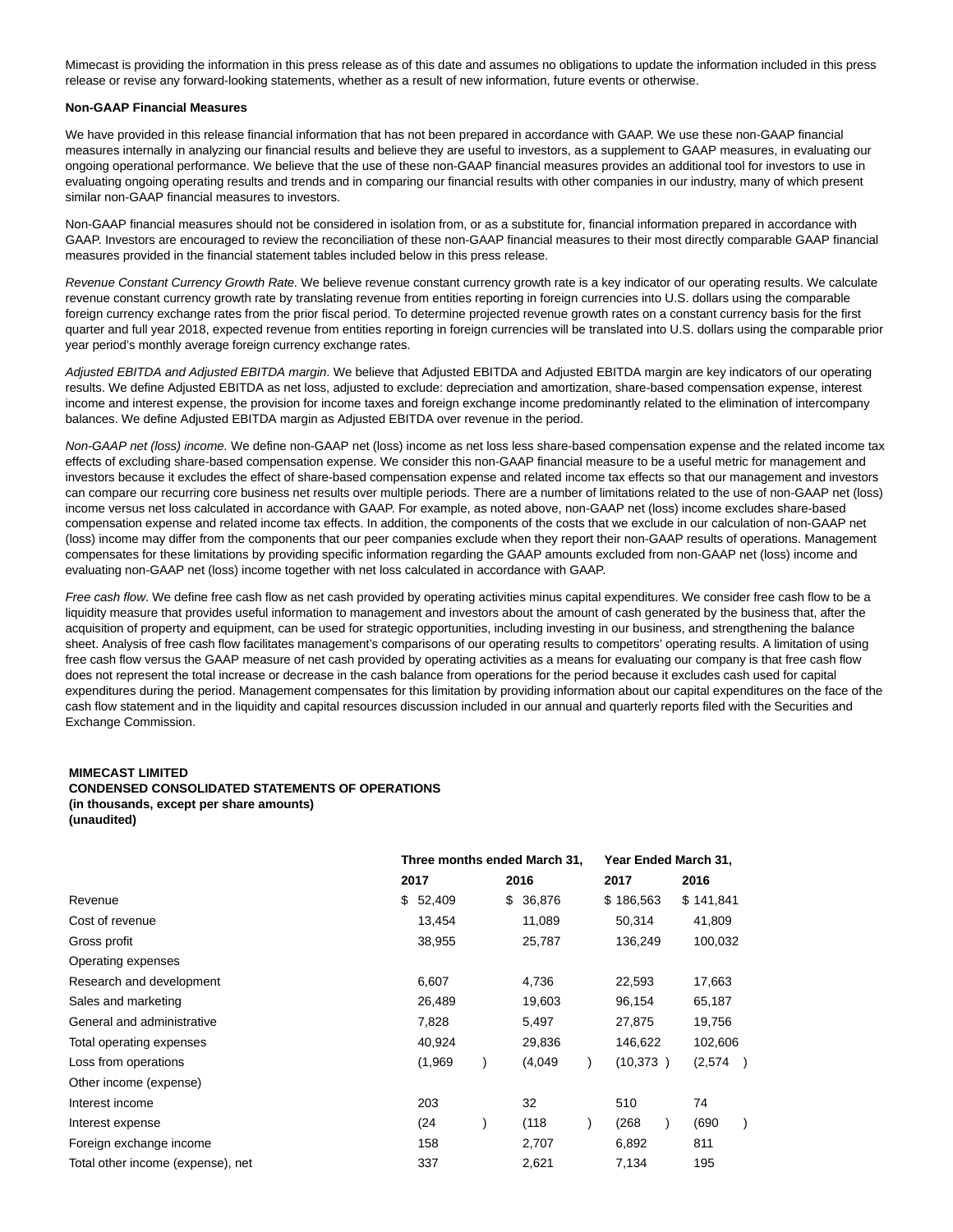| Loss before income taxes<br>Provision for income taxes  | (1,632)<br>986 |  | (1, 428)<br>536 | (3,239<br>2.202 | (2,379)<br>865 |  |
|---------------------------------------------------------|----------------|--|-----------------|-----------------|----------------|--|
| Net loss                                                | $$^{(2,618)}$  |  | \$(1,964)       | \$ (5,441)      | \$ (3.244)     |  |
| Net loss per ordinary share - basic and diluted         | \$ (0.05)      |  | $$^{(0.04)}$    | \$ (0.10)       | \$ (0.08)      |  |
| Weighted-average number of ordinary shares outstanding: |                |  |                 |                 |                |  |
| Basic and diluted                                       | 55.375         |  | 54,172          | 54.810          | 40.826         |  |

**MIMECAST LIMITED**

**CONDENSED CONSOLIDATED BALANCE SHEETS**

**(in thousands, except share and per share amounts)**

**(unaudited)**

|                                                | At March 31, |           |  |  |
|------------------------------------------------|--------------|-----------|--|--|
|                                                | 2017         | 2016      |  |  |
| <b>Assets</b>                                  |              |           |  |  |
| <b>Current assets</b>                          |              |           |  |  |
| Cash and cash equivalents                      | \$51,319     | \$106,140 |  |  |
| Short-term investments                         | 60,347       |           |  |  |
| Accounts receivable, net                       | 44,358       | 33,738    |  |  |
| Prepaid expenses and other current assets      | 10,054       | 7,362     |  |  |
| Total current assets                           | 166,078      | 147,240   |  |  |
| Property and equipment, net                    | 32,009       | 24,806    |  |  |
| Intangible assets, net                         | 1,590        |           |  |  |
| Goodwill                                       | 5,363        | 254       |  |  |
| Other assets                                   | 312          | 2,827     |  |  |
| Total assets                                   | \$205,352    | \$175,127 |  |  |
| Liabilities and shareholders' equity           |              |           |  |  |
| <b>Current liabilities</b>                     |              |           |  |  |
| Accounts payable                               | \$3,558      | \$2,891   |  |  |
| Accrued expenses and other current liabilities | 20,713       | 15,110    |  |  |
| Deferred revenue                               | 84,159       | 60,889    |  |  |
| Current portion of capital lease obligations   | 233          |           |  |  |
| Current portion of long-term debt              | 1,725        | 4,910     |  |  |
| <b>Total current liabilities</b>               | 110,388      | 83,800    |  |  |
| Deferred revenue, net of current portion       | 11,189       | 9,151     |  |  |
| Long-term capital lease obligations            | 245          |           |  |  |
| Long-term debt                                 |              | 1,981     |  |  |
| Other non-current liabilities                  | 1,538        | 2,121     |  |  |
| Total liabilities                              | 123,360      | 97,053    |  |  |
| Contingencies                                  |              |           |  |  |
| Shareholders' equity                           |              |           |  |  |

| Ordinary shares, \$0.012 par value, 300,000,000 shares authorized; 55,901,996 |          |          |
|-------------------------------------------------------------------------------|----------|----------|
| and 54,216,738 shares issued and outstanding at March 31, 2017 and 2016,      | 671      | 651      |
| respectively                                                                  |          |          |
| Additional paid-in capital                                                    | 183.752  | 169.037  |
| Accumulated deficit                                                           | (94.017  | (88,576) |
| Accumulated other comprehensive loss                                          | (8, 414) | (3,038)  |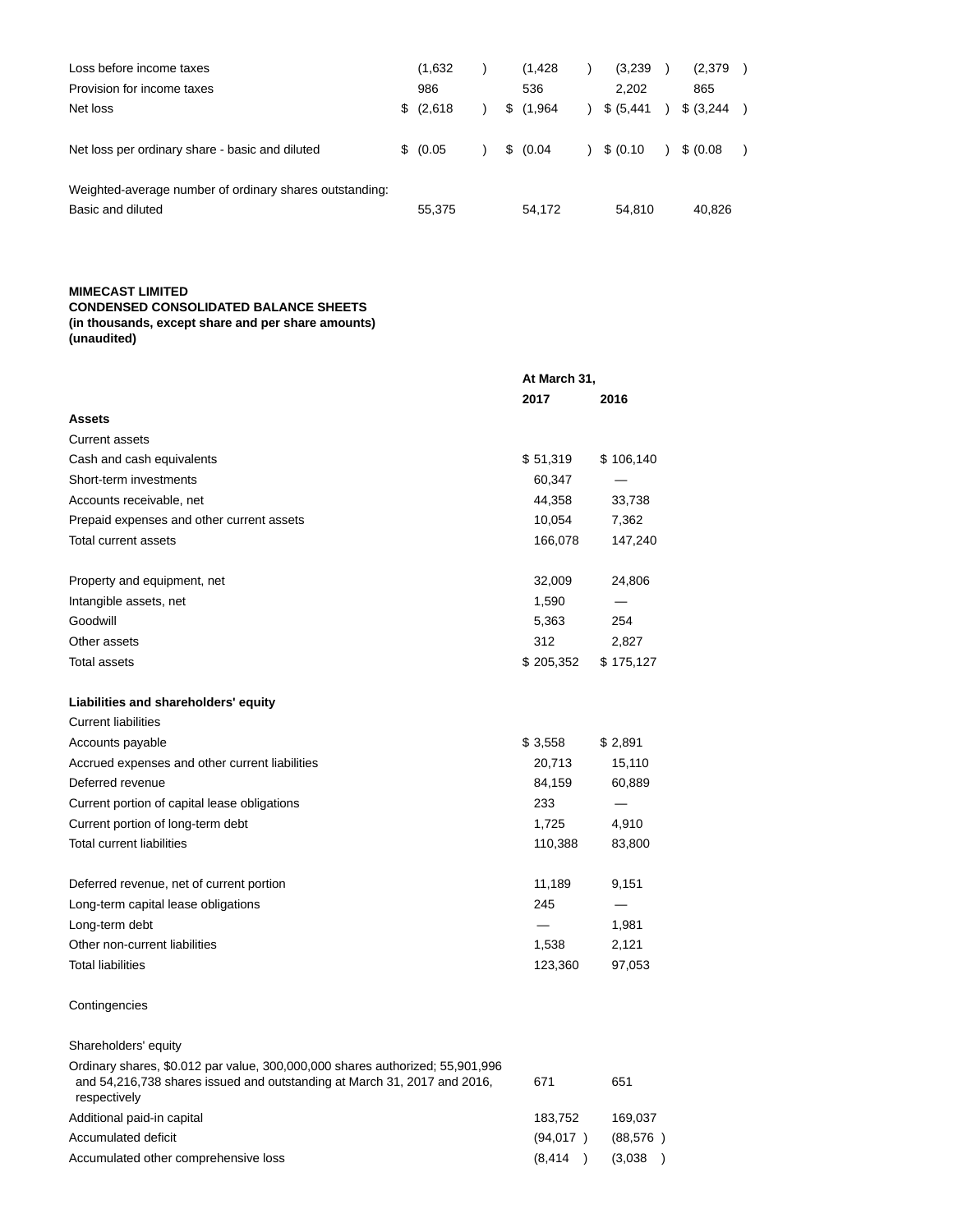| Total shareholders' equity                 | 81.992              | 78.074 |
|--------------------------------------------|---------------------|--------|
| Total liabilities and shareholders' equity | \$205.352 \$175.127 |        |

#### **MIMECAST LIMITED**

# **CONDENSED CONSOLIDATED STATEMENTS OF CASH FLOWS**

**(in thousands) (unaudited)**

**Three months ended March 31, Year ended March 31, 2017 2016 2017 2016 Operating activities** Net loss  $$ (2,618)$   $$ (1,964)$   $$ (5,441)$   $$ (3,244)$ Adjustments to reconcile net loss to net cash provided by operating activities: Depreciation and amortization 3,178 2,585 11,881 10,527 Share-based compensation expense 2008 2,345 1,957 10,294 7,886 Provision for doubtful accounts and the set of the set of the set of the set of the set of the set of the set of the set of the set of the set of the set of the set of the set of the set of the set of the set of the set of (Loss) gain on disposal of fixed assets (1 ) 15 (4 ) (5 ) Other non-cash items 66 25 132 106 Excess tax benefit related to exercise of share options  $\overline{\phantom{a}}$  76 Unrealized currency gain on foreign denominated transactions (203 ) (2,580 ) (6,496 ) (988 ) Changes in assets and liabilities: Accounts receivable (5,712 ) (4,295 ) (11,750 ) (9,820 ) Prepaid expenses and other current assets (3,261 ) (1,920 ) (2,752 ) (2,191 ) Other assets 1,899 (421 ) 1,861 (437 ) Accounts payable (1,693 ) (282 ) 758 (542 ) Deferred revenue 13,868 8,629 29,072 18,588 Accrued expenses and other liabilities and the liabilities and the state of the state of the state of the state of the state of the state of the state of the state of the state of the state of the state of the state of the Net cash provided by operating activities and the state of the state of the state 9,897 5,399 32,514 24,643 **Investing activities** Purchases of investments and the control of the control of the control of the control of the control of the control of the control of the control of the control of the control of the control of the control of the control o Maturities of investments and the control of the control of the control of the control of the control of the control of the control of the control of the control of the control of the control of the control of the control Purchases of property and equipment (5,134 ) (3,459 ) (18,491 ) (14,234 ) Payments for acquisitions and the contract of the contract of the contract of the contract of the contract of the contract of the contract of the contract of the contract of the contract of the contract of the contract of Net cash used in investing activities (8,170 ) (3,459 ) (84,615 ) (14,234 ) **Financing activities** Proceeds from exercises of share options and the control of the control of the 2,513 247 4,476 885 Excess tax benefit related to exercise of share options  $-$  (76 ) Payments on debt (930 ) (1,292 ) (4,559 ) (5,412 ) Payments on capital lease obligations (249 ) (249 ) (249 ) (249 ) (Payments) proceeds from initial public offering, net of issuance costs  $-$  (104)  $-$  68,328 Net cash provided by (used in) financing activities 1,334 (1,225 ) (332 ) 63,801 Effect of foreign exchange rates on cash 396 (546 ) (2,388 ) (960 ) Net increase (decrease) in cash and cash equivalents 3,457 169 (54,821) 73,250 Cash and cash equivalents at beginning of period  $47,862$   $47,862$   $105,971$   $106,140$   $32,890$ Cash and cash equivalents at end of period  $$51,319$   $$106,140$   $$51,319$   $$106,140$ 

#### **Key Performance Indicators**

In addition to traditional financial metrics, such as revenue and revenue growth trends, we monitor several other non-GAAP financial measures and non-financial metrics to help us evaluate growth trends, establish budgets, measure the effectiveness of our sales and marketing efforts and assess operational efficiencies. The key performance indicators that we monitor are as follows:

| 31.  | Three months ended March |      | Year Ended March 31. |
|------|--------------------------|------|----------------------|
| 2017 | 2016                     | 2017 | 2016                 |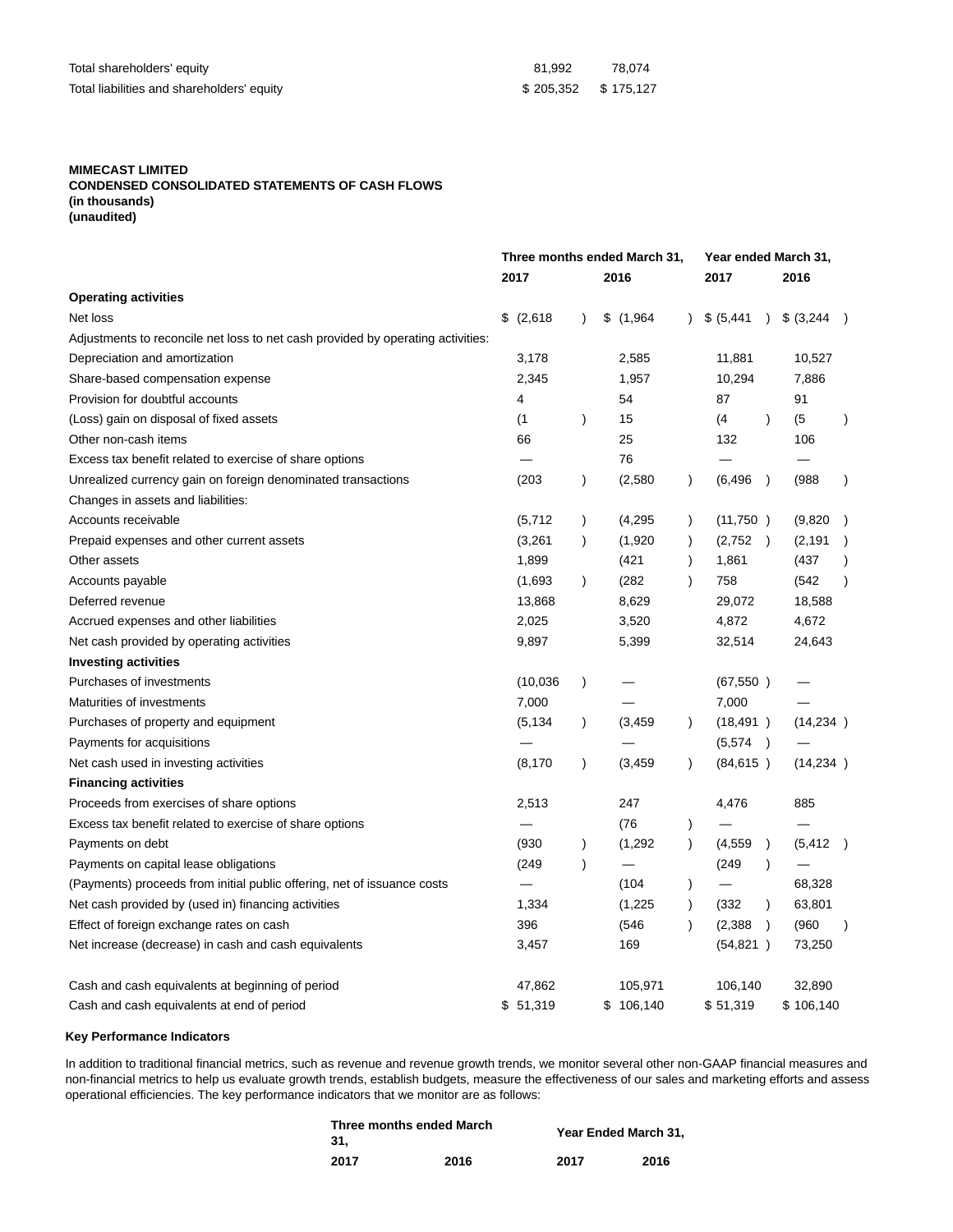#### **(dollars in thousands)**

| Gross profit percentage                   | 74      | $\frac{0}{0}$ | 70     | % | 73       | %    |     |          | %    |
|-------------------------------------------|---------|---------------|--------|---|----------|------|-----|----------|------|
| Revenue constant currency growth rate (1) | 45      | %             | 29     | % | 39       | %    | 30  |          | %    |
| Revenue retention rate (2)                | 111     | $\frac{0}{0}$ | 109    | % | 111      | $\%$ | 109 |          | $\%$ |
| Total customers (3)                       | 26.400  |               | 18.000 |   | 26.400   |      |     | 18.000   |      |
| Adjusted EBITDA (1)                       | \$3.554 |               | \$493  |   | \$11.802 |      |     | \$15,839 |      |

(1) Adjusted EBITDA and revenue constant currency growth rates are non-GAAP measures. For a reconciliation of Adjusted EBITDA and revenue constant currency growth rates to the nearest comparable GAAP measures, see "Reconciliation of Non-GAAP Financial Measures" below. (2) We calculate our revenue retention rate by annualizing constant currency revenue recorded on the last day of the measurement period for only those customers in place throughout the entire measurement period. We include add-on, or upsell, revenue from additional employees and services purchased by existing customers. We divide the result by revenue on a constant currency basis on the first day of the measurement period for all customers in place at the beginning of the measurement period. The measurement period is the trailing twelve months. The revenue on a constant currency basis is based on the average exchange rates in effect during the respective period.

(3) Reflects the customer count on the last day of the period rounded to the nearest hundred customers. We define a customer as an entity with an active subscription contract as of the measurement date. A customer is typically a parent company or, in a few cases, a significant subsidiary that works with us directly.

#### **Reconciliation of Non-GAAP Financial Measures**

**The following table presents a reconciliation of revenue growth rate, as reported to revenue constant currency growth rate:**

|                                                                 | Three months ended March 31, |   |           |   | Year Ended March 31, |      |           |               |  |  |  |
|-----------------------------------------------------------------|------------------------------|---|-----------|---|----------------------|------|-----------|---------------|--|--|--|
|                                                                 | 2017                         |   | 2016      |   | 2017                 |      | 2016      |               |  |  |  |
|                                                                 | (dollars in thousands)       |   |           |   |                      |      |           |               |  |  |  |
| <b>Reconciliation of Revenue Constant Currency Growth Rate:</b> |                              |   |           |   |                      |      |           |               |  |  |  |
| Revenue, as reported                                            | \$52,409                     |   | \$ 36,876 |   | \$186.563            |      | \$141.841 |               |  |  |  |
| Revenue year-over-year growth rate, as reported                 | 42                           | % | 20        | % | 32                   | %    | 22        | $\frac{0}{c}$ |  |  |  |
| Estimated impact of foreign currency fluctuations               | 3                            | % | 9         | % |                      | $\%$ | 8         | $\frac{0}{c}$ |  |  |  |
| Revenue constant currency growth rate                           | 45                           | % | 29        | % | 39                   | %    | 30        | $\frac{0}{c}$ |  |  |  |

#### **The following table presents a reconciliation of net loss to Adjusted EBITDA:**

|                                           | March 31,      | Three months ended | Year Ended March 31, |            |  |  |
|-------------------------------------------|----------------|--------------------|----------------------|------------|--|--|
|                                           | 2017           | 2017               | 2016                 |            |  |  |
|                                           | (in thousands) |                    |                      |            |  |  |
| <b>Reconciliation of Adjusted EBITDA:</b> |                |                    |                      |            |  |  |
| Net loss                                  | \$(2,618)      | \$(1,964)          | \$ (5,441)           | \$ (3,244) |  |  |
| Depreciation and amortization             | 3,178          | 2,585              | 11,881               | 10,527     |  |  |
| Interest (income) expense, net            | (179           | 86                 | (242)                | 616        |  |  |
| Provision for income taxes                | 986            | 536                | 2,202                | 865        |  |  |
| Share-based compensation expense          | 2,345          | 1,957              | 10,294               | 7,886      |  |  |
| Foreign exchange income                   | (158           | (2,707)            | (6.892               | (811       |  |  |

Adjusted EBITDA \$ 3,554 \$ 493 \$ 11,802 \$ 15,839

**The following table presents a reconciliation of Net loss to Non-GAAP net (loss) income (in thousands, except per share amounts):**

|                                               | Three months ended March 31, |               |  |  |           | Year Ended March 31. |                                      |  |       |  |
|-----------------------------------------------|------------------------------|---------------|--|--|-----------|----------------------|--------------------------------------|--|-------|--|
|                                               | 2017                         |               |  |  | 2016      |                      | 2017                                 |  | 2016  |  |
| Reconciliation of Non-GAAP Net (Loss) Income: |                              |               |  |  |           |                      |                                      |  |       |  |
| Net loss                                      |                              | $$^{(2.618)}$ |  |  | \$ (1.964 |                      | $\binom{1}{2}$ \$ (5.441) \$ (3.244) |  |       |  |
| Share-based compensation expense              |                              | 2.345         |  |  | 1.957     |                      | 10.294                               |  | 7.886 |  |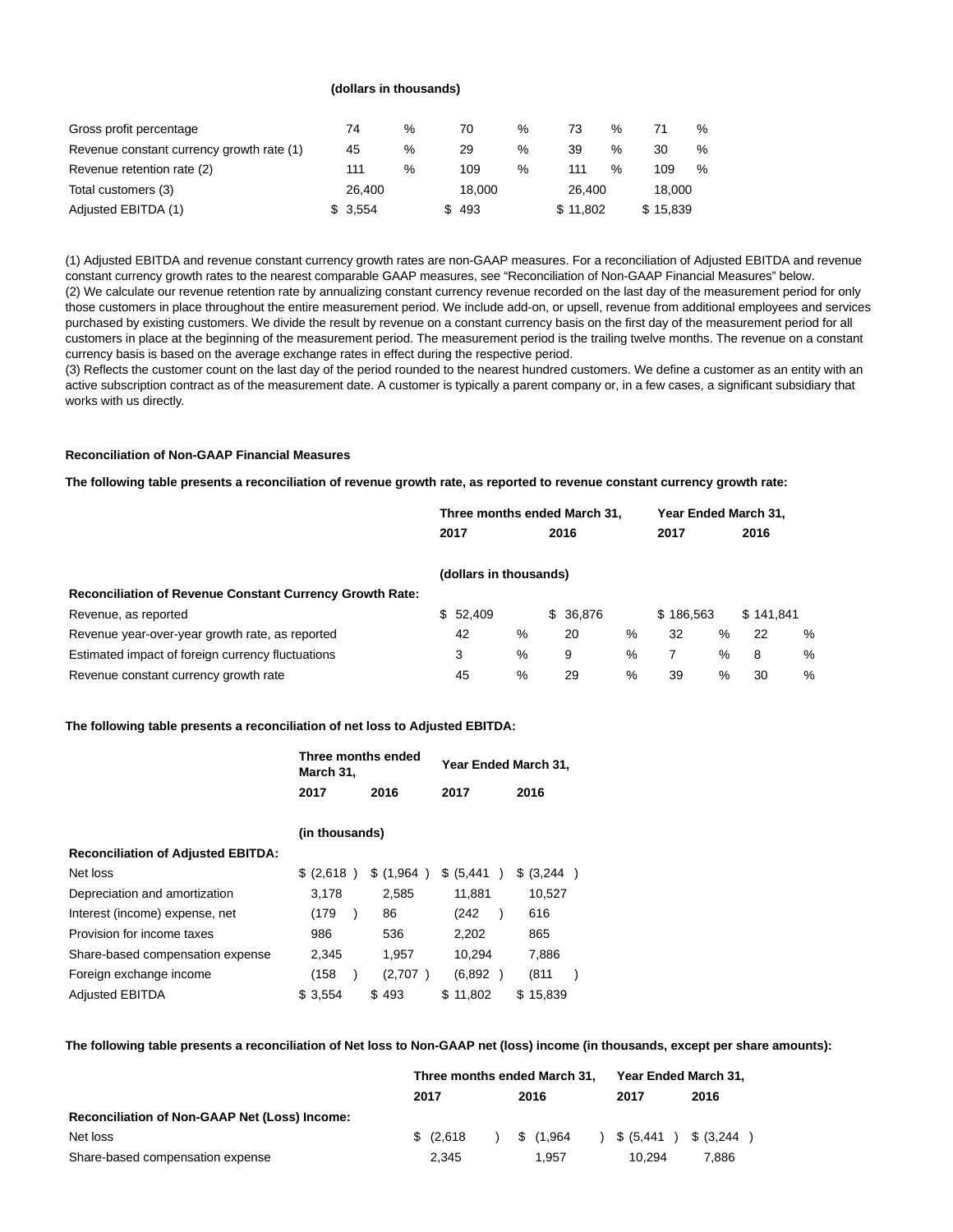| Provision for income taxes                                                                                     | (123        |    | (270)  | 288     | 39      |
|----------------------------------------------------------------------------------------------------------------|-------------|----|--------|---------|---------|
| Non-GAAP net (loss) income                                                                                     | \$<br>(150) | \$ | 263    | \$4.565 | \$4,603 |
| Non-GAAP net (loss) income per ordinary share - basic                                                          | (0.00)      |    | 0.00   | 0.08    | 0.11    |
| Non-GAAP net (loss) income per ordinary share - diluted                                                        | (0.00)      |    | 0.00   | 0.08    | 0.10    |
| Weighted-average number of ordinary shares used in<br>computing Non-GAAP net (loss) income per ordinary share: |             |    |        |         |         |
| Basic                                                                                                          | 55.375      |    | 54.172 | 54.810  | 40.826  |
| <b>Diluted</b>                                                                                                 | 55,375      |    | 57.617 | 58.971  | 44,362  |

**The following table presents a reconciliation of Net cash provided by operating activities to Free Cash Flow (in thousands):**

|                                           |    | Three months ended March 31, |     | Year Ended March 31, |  |              |           |  |
|-------------------------------------------|----|------------------------------|-----|----------------------|--|--------------|-----------|--|
|                                           |    | 2017                         |     | 2016                 |  | 2017         | 2016      |  |
| <b>Reconciliation of Free Cash Flow:</b>  |    |                              |     |                      |  |              |           |  |
| Net cash provided by operating activities | S. | 9.897                        |     | \$5.399              |  | \$32.514     | \$24.643  |  |
| Purchases of property and equipment       |    | (5.134)                      |     | (3.459)              |  | \$ (18, 491) | (14, 234) |  |
| Free Cash Flow                            |    | 4.763                        | SS. | 1.940                |  | \$14.023     | \$10,409  |  |

**Share-based compensation expense for the three and twelve months ended March 31, 2017 and 2016 (in thousands):**

|                                        | Three months ended March 31, |       |      |       | Year Ended March 31, |          |      |         |
|----------------------------------------|------------------------------|-------|------|-------|----------------------|----------|------|---------|
|                                        | 2017                         |       | 2016 |       |                      | 2017     | 2016 |         |
| Cost of revenue                        |                              | \$152 | \$.  | 154   |                      | \$1,353  |      | \$ 633  |
| Research and development               |                              | 405   |      | 344   |                      | 1.873    |      | 1.711   |
| Sales and marketing                    |                              | 1,082 |      | 849   |                      | 4.719    |      | 3,180   |
| General and administrative             |                              | 706   |      | 610   |                      | 2.349    |      | 2,362   |
| Total share-based compensation expense |                              | 2,345 |      | 1.957 |                      | \$10.294 |      | \$7,886 |

**Revenue Constant Currency Growth Rate reconciliation (dollars in millions):**

|                                                   |        |                | Three months ended March 31, |   | Year Ended March 31. |         |          |   |  |
|---------------------------------------------------|--------|----------------|------------------------------|---|----------------------|---------|----------|---|--|
| Total revenue as reported                         | 2017   | 2016<br>\$36.9 | % Change                     |   | 2017                 | 2016    | % Change |   |  |
|                                                   | \$52.4 |                | 42                           | % | \$186.6              | \$141.8 | 32       | % |  |
| Estimated impact of foreign currency fluctuations |        |                | 3                            | % |                      |         | 7        | % |  |
| Total revenue constant currency growth rate       |        |                | 45                           | % |                      |         | 39       | % |  |
| Exchange rate for period                          |        |                |                              |   |                      |         |          |   |  |
| <b>USD</b>                                        | 1.000  | 1.000          |                              |   | 1.000                | 1.000   |          |   |  |
| <b>ZAR</b>                                        | 0.076  | 0.063          |                              |   | 0.071                | 0.073   |          |   |  |
| <b>GBP</b>                                        | 1.239  | 1.433          |                              |   | 1.308                | 1.508   |          |   |  |
| <b>AUD</b>                                        | 0.758  | 0.722          |                              |   | 0.753                | 0.736   |          |   |  |

#### **Mimecast Social Media Resources**

– LinkedIn[: Mimecast](https://www.globenewswire.com/Tracker?data=jOc0whOHU62GUCLip9TzElaQyFBaTlN3pQlyVtzZ34tkDD_yfgETCLyNCYQ5dAGK2500cmW4Vvq4fFhw0qxVVd-qsdxV6RJp0q25azDBNGM=)

– Facebook[: Mimecast](https://www.globenewswire.com/Tracker?data=jOc0whOHU62GUCLip9TzErYcffWsfHIUXvDdqD7N42k7-avTDPX1U3dsbwYru1N5c5FZWo2YhylQOBdEbm7-8CeI98dx6TCxwrtrKd9obSo=)

– Twitter[: @Mimecast](https://www.globenewswire.com/Tracker?data=xtn8lUY6ojzUF8yIG3cRlQZTNQr1Z2zClpJltiypyCfWNKnAYxM1m2U1TB08PjdfLvj7Zn015cnQw9dUkwT1dw==)

– Blog[: Challenging Complexity](https://www.globenewswire.com/Tracker?data=AV-omMhaQlql3VC7NHP5-907Mn5OwaDBxT4EGNbDNzVT9ecsCHp05rSO0gtMcR7Kf7cpivDBEpxhH612CMJ_d86dl2P1KoblwOEyiR_Ti54=)

Press Contact Alison Raymond Walsh [Press@Mimecast.com](mailto:Press@Mimecast.com) 617-393-7126

Investor Contact Robert Sanders [Investors@Mimecast.com](mailto:Investors@Mimecast.com) 617-393-7074